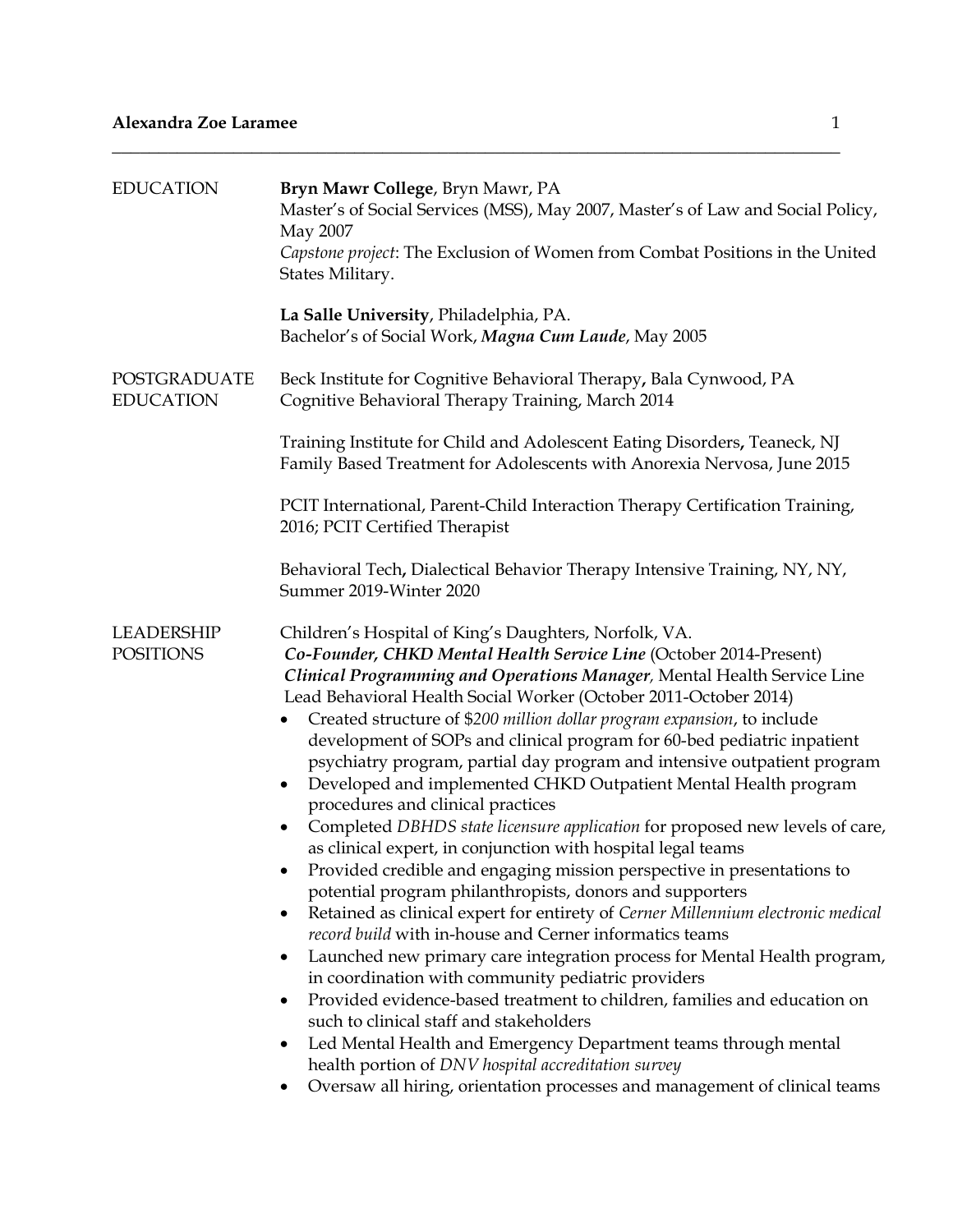|                                      | Department of Veterans Affairs, Philadelphia VA Medical Center<br>Director, Safe Haven Program (January 2011-August 2011)<br>Licensed Clinical Social Worker, Inpatient Psychiatry (May 2007-January 2011)<br>Managed \$22 million dollar budget for homelessness programs<br>$\bullet$<br>Completed COTR training and subsequently oversaw award and<br>$\bullet$<br>disbursement of government contracts to civilian service delivery<br>entities<br>Completed Compensation and Pension Evaluation certification and<br>٠<br>acted as C&P evaluator for mental illness claims<br>Facilitated supported services and secure housing for veterans facing<br>$\bullet$<br>homelessness<br>Provided individual and group treatment to veterans hospitalized for<br>$\bullet$<br>mental health and substance use concerns |
|--------------------------------------|------------------------------------------------------------------------------------------------------------------------------------------------------------------------------------------------------------------------------------------------------------------------------------------------------------------------------------------------------------------------------------------------------------------------------------------------------------------------------------------------------------------------------------------------------------------------------------------------------------------------------------------------------------------------------------------------------------------------------------------------------------------------------------------------------------------------|
|                                      | Acted as clinical supervisor to MSW interns<br>٠                                                                                                                                                                                                                                                                                                                                                                                                                                                                                                                                                                                                                                                                                                                                                                       |
| <b>PROGRAM</b><br><b>DEVELOPMENT</b> | Laurel House Domestic Violence Shelter Montgomery County, PA.<br>Counselor and Program Aide (January 2006-August 2011)                                                                                                                                                                                                                                                                                                                                                                                                                                                                                                                                                                                                                                                                                                 |
|                                      | Villanova School of Law, Clinic for Asylum, Refugee, and Emigrant Services<br>Case Manager and Legal Aide, unpaid (Summer 2005-Winter 2006)                                                                                                                                                                                                                                                                                                                                                                                                                                                                                                                                                                                                                                                                            |
|                                      | St. Paul's Senior Day Program Philadelphia, PA. Activities Coordinator, (Fall<br>2004- Spring 2005)                                                                                                                                                                                                                                                                                                                                                                                                                                                                                                                                                                                                                                                                                                                    |
| <b>FAMILY</b><br><b>SERVICES</b>     | Lutheran Children and Family Services Philadelphia, PA.<br>Foster Care Case Worker (Fall 2004 - Spring 2005)<br>Engaged in bi-weekly visitation with families in the program<br>$\bullet$<br>Testified to safety and health of children in the foster care<br>٠<br>system, in front of Philadelphia Family Court                                                                                                                                                                                                                                                                                                                                                                                                                                                                                                       |
|                                      | Building Blocks Daycare Philadelphia, PA.<br>Teacher's Aide, unpaid (Fall 2003-Fall 2004)                                                                                                                                                                                                                                                                                                                                                                                                                                                                                                                                                                                                                                                                                                                              |
| COMMITTEES/<br><b>FACULTY</b>        | <b>Community Faculty, Eastern Virginia Medical School (2013-Present)</b><br>CHKD Behavioral Health Committee (2013-Present)<br>Schwartz Center Planning Committee, Member (2014-Present)<br>CHKD Wellness Committee, Member (2014-Cessation)<br>CHKD Bioethics Day Planning Board (2016)<br>Department of Veterans Affairs Mental Illness Awareness Week Planning<br>Committee (2008)<br>Social Work Education Planning Board, VA Medical Center (2007-2011)                                                                                                                                                                                                                                                                                                                                                           |
| <b>HONORS</b><br><b>ACHIEVEMENTS</b> | Department of Veteran's Affairs On-The-Spot Recognition Award (2007-2010)<br>Phi Alpha Honor Society                                                                                                                                                                                                                                                                                                                                                                                                                                                                                                                                                                                                                                                                                                                   |

\_\_\_\_\_\_\_\_\_\_\_\_\_\_\_\_\_\_\_\_\_\_\_\_\_\_\_\_\_\_\_\_\_\_\_\_\_\_\_\_\_\_\_\_\_\_\_\_\_\_\_\_\_\_\_\_\_\_\_\_\_\_\_\_\_\_\_\_\_\_\_\_\_\_\_\_\_\_\_\_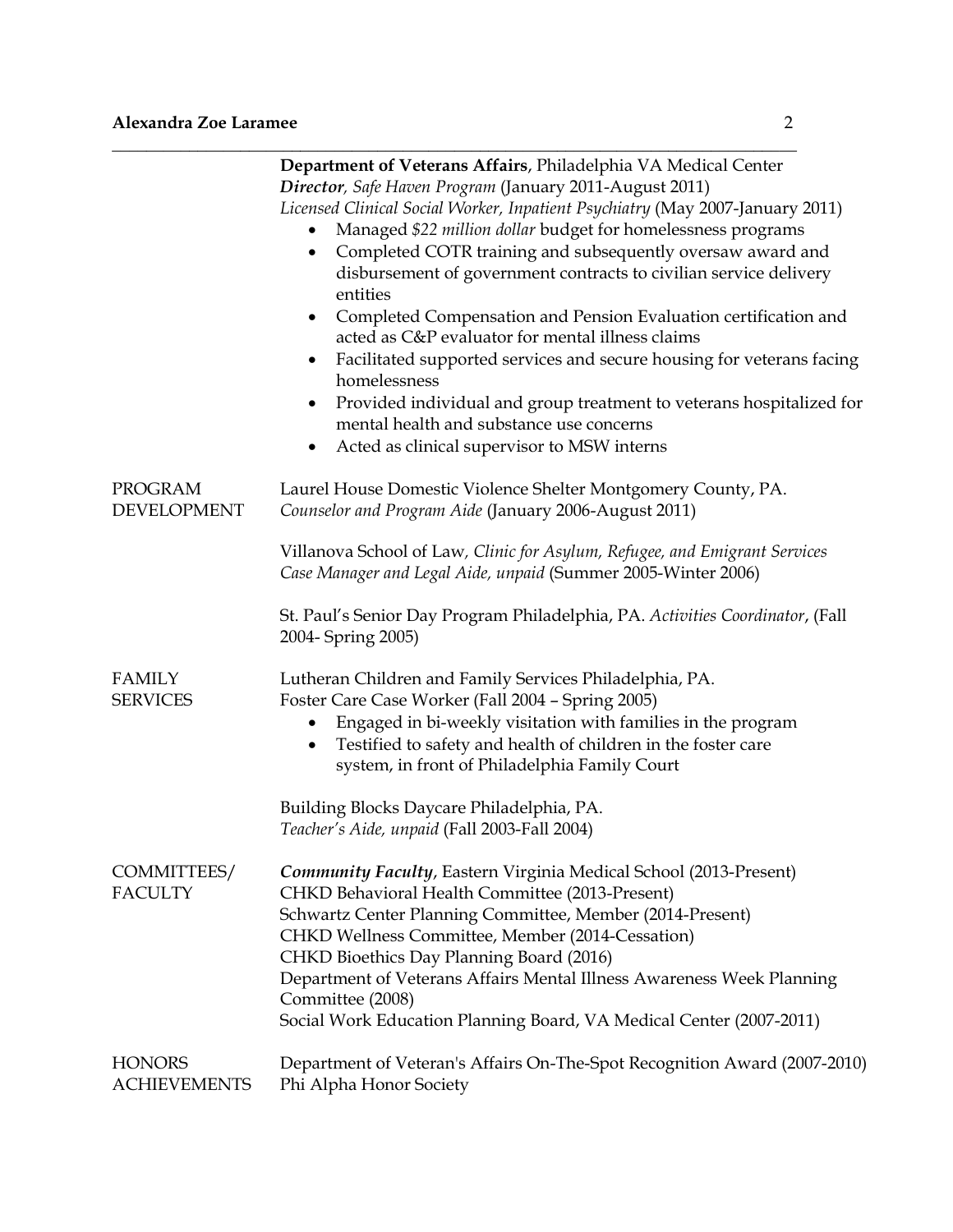| Alexandra Zoe Laramee                | alexandrazoee@gmail.com<br>3                                                                                                                                                                                                                                                                                                                                                                                                                                                                                                                                                                                                                                                                                                                                                                                                                                                                                       |
|--------------------------------------|--------------------------------------------------------------------------------------------------------------------------------------------------------------------------------------------------------------------------------------------------------------------------------------------------------------------------------------------------------------------------------------------------------------------------------------------------------------------------------------------------------------------------------------------------------------------------------------------------------------------------------------------------------------------------------------------------------------------------------------------------------------------------------------------------------------------------------------------------------------------------------------------------------------------|
| <b>PUBLICATIONS</b>                  | Uniformed Firefighters Association-Student Excellence Award<br>LaSalle University Academic Leadership Award (2005)<br>President, Alpha Sigma Tau, Gamma Omega Chapter (2004-2005)<br>LaSalle University Scholar Athlete (2001-2003)<br>Campbell, E., Hurford. I., Esposito, A. (2013) Comorbid Addictions and<br>Schizophrenia in Interventions for Addiction Comprehensive Addictive Behaviors and<br>Disorders, Volume 3 (497). San Diego, California: Academic Press.                                                                                                                                                                                                                                                                                                                                                                                                                                           |
| <b>LECTURES</b>                      | Your Mental Health and How to Be Your Own Therapist, The Governor's<br>School for the Arts (2019)<br>Your Mental Health and How to Be Your Own Therapist, Bayside HS (2019)<br>Our outcomes in PCIT Therapy Magic, CHKD, Resident Education (2017)<br>Becoming a Behavioral Health Tech at CHKD, What do I do now? (2017)<br>Behavioral Health Series for Nurses, CHKD, Co-Instructor (2015, 2016)<br>Interventions for Nurses, Nursing Grand Rounds CHKD (2016)<br>Mental Health Evaluation of Children Coming into Care, Norfolk DSS (2016)<br>Chronic Pain-"It's all in Your Head," Nursing education series, CHKD (2015)<br>Coping with Chronic Pain-"Actor or Warrior," GI ed series, CHKD (2015)<br>Chronic Pain-"When Chronic Pain Meets a Therapist," Nursing Education<br>(2015)                                                                                                                          |
| <b>PRESENTATIONS</b>                 | Annual Pediatric and Sport's Medicine Update: Practice Makes Perfect: Building<br>Confidence in Talking to Athletes about Mental Health Topics and Suicide,<br>Workshop Presenter (2018)<br>Annual Pediatric and Sport's Medicine Update: There's No "I" in Team: How<br>well-informed coaches and treatment providers impacted an athlete's recovery<br>from Anorexia Nervosa, Plenary Session Speaker (2018)<br>Annual Pediatric and Sport's Medicine Update: We Need you on the Team:<br>Using CBT Techniques for Better Outcomes, Content Expert (2017)<br>21st Annual School Healthcare Conference, Supporting Students with a Mental<br>Health Diagnosis, Teen Panel Moderator (2017)<br>Evelyn G. Keever Bioethics Day Lifting the Veil: The Stigma of Mental Illness<br>and Barriers to Getting Help, Panel Moderator (2016)<br>An Introduction to CHKD Behavioral Health Department, VB City Union (2016) |
| PROFESSIONAL<br><b>ORGANZIATIONS</b> | American Psychological Association (2013-2015)<br>Junior League of Philadelphia (2008-2010)<br>National Association of Social Workers (2007-2012)                                                                                                                                                                                                                                                                                                                                                                                                                                                                                                                                                                                                                                                                                                                                                                  |
| PROFESSIONAL<br><b>DEVELOPMENT</b>   | <b>LCSW Supervisor Certification (2019)</b><br>Using CBT for ADHD with J. Russell Ramsay, PhD (2015)<br>Accessing Optimal Performance States with Courtney Armstrong (2015)<br>Play Therapy: The Art of the Relationship with Garry Landreth (2013)                                                                                                                                                                                                                                                                                                                                                                                                                                                                                                                                                                                                                                                                |